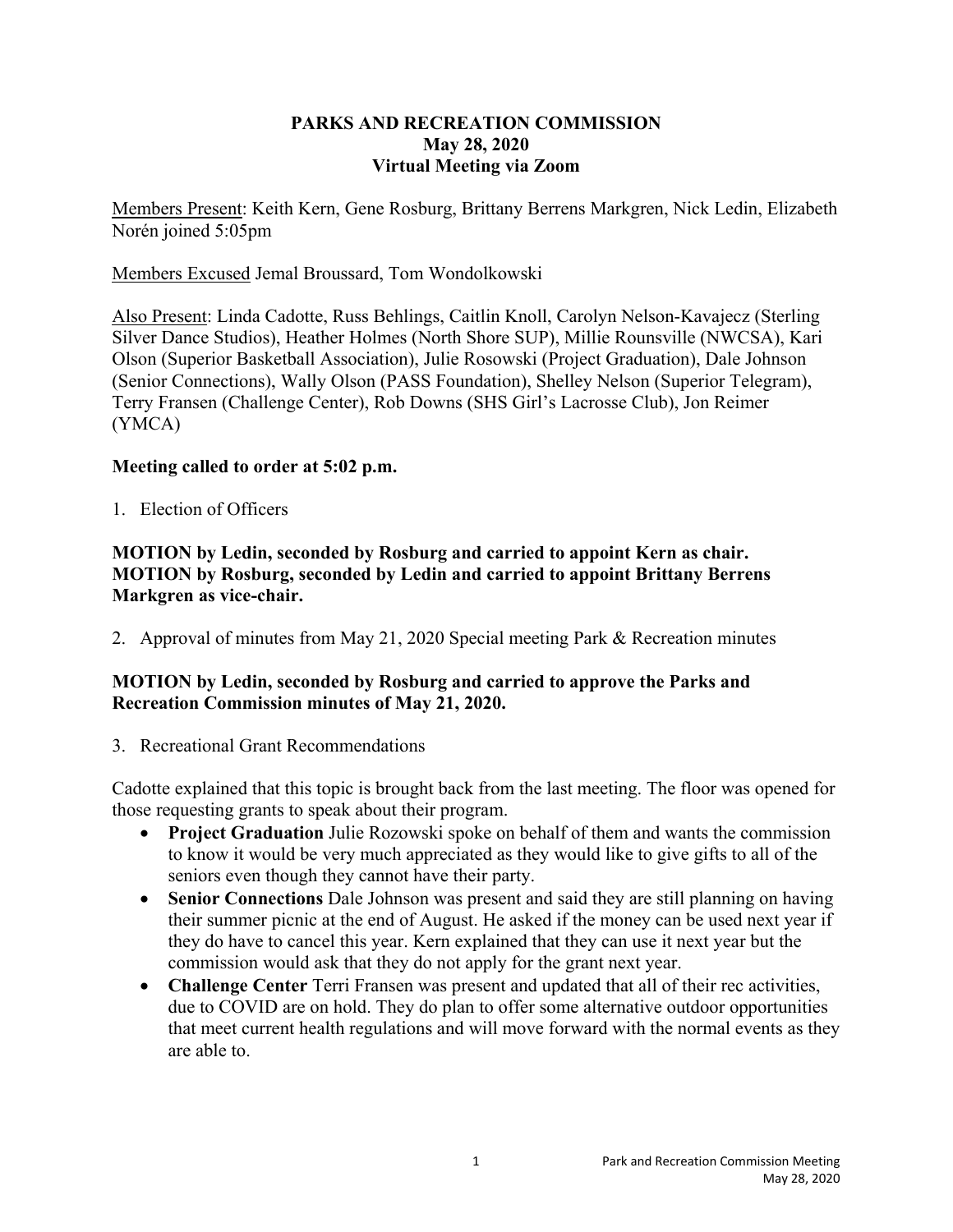- **Superior High School Girl's Lacrosse Club** Rob Downs was present and said that they are looking at possibly doing some summer stuff for lacrosse as well as some marketing and other things to try to increase their number of players.
- **Superior Basketball Association** Kari Olson confirmed that the grant will be used to pay for jerseys, shoes and basketballs and not referee expenses as the commission requested.
- YMCA. Jon Reimer said they plan to use the money to offer scholarships for people that could not otherwise afford a membership.
- **North Shore SUP**. Heather Holmes was present and presented a new idea on the use of funds. They would like to use it for a new program for kids that they are starting. Originally it was to be used for new paddle boards and they hope to eventually purchase more but the priority is to get the program going and allow kids to come and use them for free.
- **Northwest Community Services Agency** Millie Rounsville was present and asked about using part of the funds to pay for an electrician to install a new air conditioner they acquired. The commission felt that was outside the scope of these funds and asked that the money be used for their outdoor activities for their Memory Lane Adult Day program for persons with Alzheimer's and dementia.
- **Drift Dodgers**. Cadotte talked to them and explained that the commission requested that the \$3,000 be used for trail maintenance and they confirmed that they would be happy to dedicate the money for that purpose.
- **Performing Arts Studio Scholarship Foundation, the fiscal NP for Sterling Silver Dance Studio** Wally Olson and Carolyn Nelson-Kavjecz were present and explained that they hope to use the funds for moving some of their activities outside. They have experienced an 80% decrease in financial intake but an increasing enrollment in their programs.
- **Family Forum Head Start** Cadotte communicated with them about their request for sand and the city's willingness to donate sand instead of funds.

# **MOTION made by Kern, seconded by Norén and carried to go into closed session at 5:38 p.m.**

**MOTION by Ledin, seconded by Norén and carried to go back in to open session at 5:42 p.m.** 

**MOTION by Kern, seconded by Rosburg and carried to allow the North Shore SUP \$1100 to be used for their recreational program as they see fit.** 

# **MOTION by Ledin, seconded by Rosburg and carried to accept the budget as presented with prior motion that was approved.**

## 4. 2019/202 Winter Skating Recap

Cadotte gave an update on rink usage and equipment use from this past winter. Of the 7 rinks, 5 of them were open for the full time. There were some changes made to the program including adding hot water pots to make hot chocolate or apple cider. She also gave a budget update stating that the overall budget was just over \$100K which was down from last year by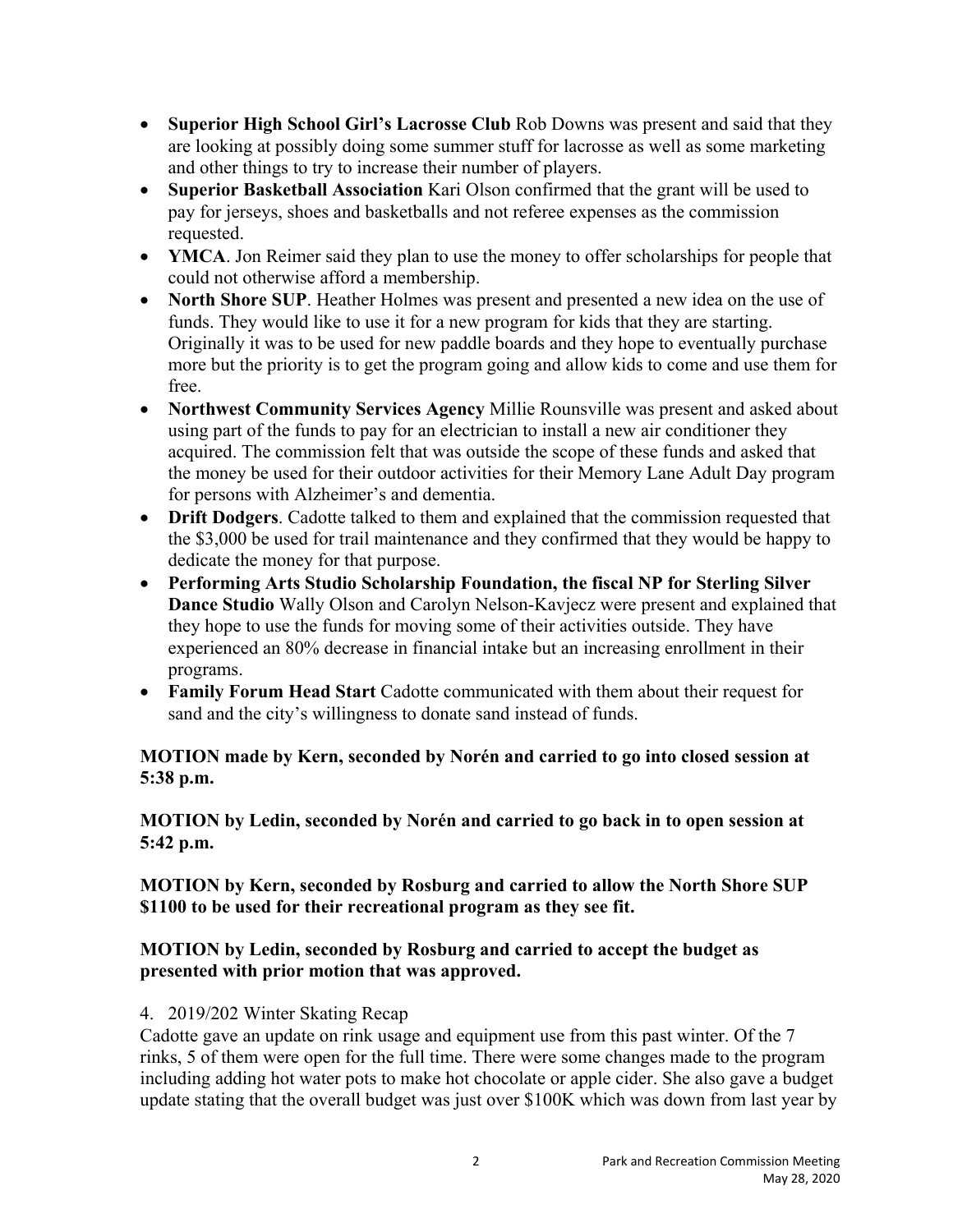about \$4,000 because of the late opening and the days the rinks had to be closed. Behlings gave an update on issues they experienced this winter due to the early snow emergency and ground that was not frozen. He shared maps that showed all of the rinks and the walking and driving times to the rinks. There were 4 primary rinks this year Wade Bowl, Billings Park, South End and Allouez. He is shifting gears more to have the Carl Gullo Park be more of a primary rink than Allouez. Costs this year were comparable to last year. This year they used more water at Red Barn and Pattison as they kept loosing ice. For the last 3 years he has been tracking, last year really close to same costs. Billings Park also used a lot of water so they may do some rock in there this year and reconfigure to try to make a difference. They may look at doing the rock base at Carl Gullo or Allouez as well. Staff did a lot more work with the edger to try to get quality ice. They also made some improvements at Wade Bowl to allow the rink staff to do some touch up flooding. There was discussion surrounding water usage and Behlings mentioned that  $60 - 80K$  gallons is probably going to be a normal season. For the rinks with gravel bases, the benefit is we didn't have to have frost in the ground for that ice to set up so it was a time savings versus water savings. They can flood those rinks with 1 truck and 1 person versus 2 people and multiple trips there with hoses on the other rinks.

## **MOTION by Ledin, seconded by Rosburg and carried to receive and file the 2019/2020 Winter Skating Recap.**

5. Cross Country Ski Trails 2019/2020 Pass User Counts

Cadotte was hoping to have a better number but they ended at Mid-March due to COVID. There may have been a couple extra passes after that, but it is looking like just shy of 950 passes which is over \$15,000. Behlings gave a usage update stating that they purchased a few trail counters this year. They are using them the Ski Shack and Millennium trails still. They had one counter at the Osaugie Trail, but it has gone missing. The staff did 7 day grooming this year. There was discussion about trails in other cities and they were not as consistent with grooming so this caused people from across the bridge and even the Twin Cities area to come and use Superior trails. This is the first year we purchased a subscription to skinnyski.com which has helped users get updates on trail conditions. The staff also put a board in the ski shack the groomers could update with when grooming was done. They also changed the door to a door with a window so that people could look at the board anytime for an update. The 7 day grooming allowed for longer hours to be open at the Ski Shack. Due to this, they were able to utilize some of the skating staff at the ski shack to give them more hours and keep them on. There is potential for future consideration of more seasonal staff which could in turn boost the ski passes and that program.

### **MOTION by Kern, seconded by Ledin and carried to receive and file the Cross Country Ski Trails Report.**

6. Recommendations

Behlings gave a few recommendations for long range planning. There was major work done out in forest in the last two years as far as culverts, gates and signage. With groomers spending more time out there, they are receiving user feedback about adding more solar lights, similar to Barker's Island. Possibly add Night Skiing on Red Trail. They are trying to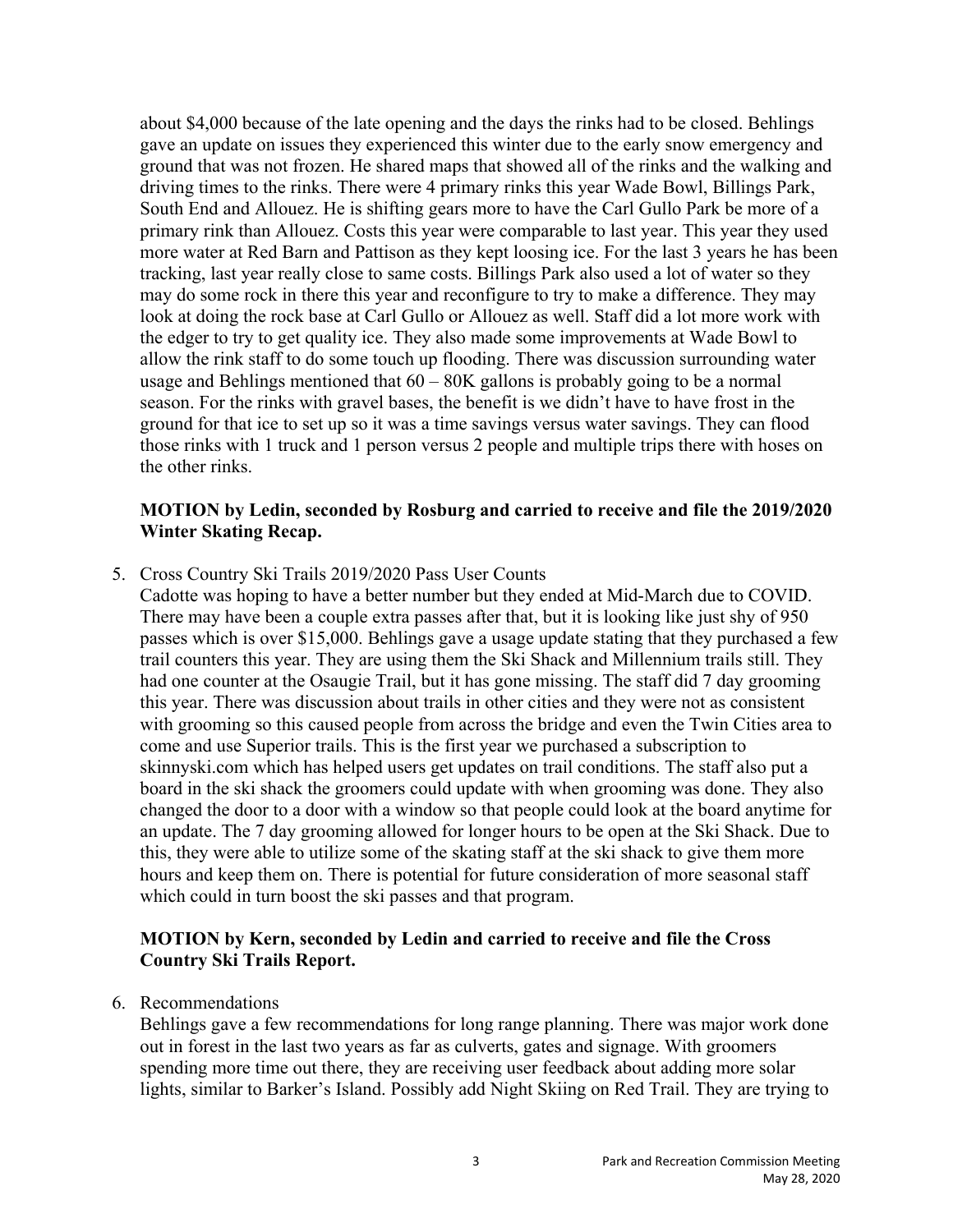separate the mixed user group of the Blue and Green trails by trying to do a slight reroute on the Green and tying it into the Red to have a single crossing for skiers, motorized and mixed use. They might make use of some old trails, possibly the black ski trail and maybe others. It would be good to work with the snowmobile clubs to be able to see from their vantage point as to what needs to change or other user conflicts on the snowmobile trails. Maybe eliminate snowmobile and motorized access somewhere between the old Archery Range parking lot and 4 along the drive, but that gets a lot of ice fishing access too, so maybe looking at alternatives of the skiing areas or maybe motorized only down to the water. Kern highly discourages changing that from Archery Parking lot (currently the disc golf parking lot) down, if we go down to the Bay area would be fine. Behlings said there might be a little access to move the Purple trail back into the woods to avoid the roads. Kern said that he would like to bring back these recommendations in the future after we get through the spring stuff.

7. Proposed 2020 Summer Playground Program

Caitlin Knoll was present to give an update. The program was cut down to 6 weeks this year, July 6 – August 14, 2020. They will not be transporting participants this year due to COVID so all programming will happen on site. They are working on having some community partners come on site since they will not be able to have field trips. They have added several precautions due to COVID including hand sanitizer, masks and gloves for food and additional cleaning procedures. They are still able to partner with the school for lunch and snack and will be reducing participant access to only staff distributing food and water. They had several returning staff which cut down on the need for new staff. In the past the budget has been around \$55K, they hope to come pretty close to that, if not under, given some expenses are less and others will be more. There was a brief discussion about purchasing water bottles for staff and participants if the budget allows as it would show that extra precautions are being taken.

8. 2020 Bayside Sounds Concert Series

Caitlin Knoll presented an update. They are still planning to hold 8 concerts this year and are currently rescheduling them for August and September. There are currently has 4 bands confirmed and she is waiting on 4 others to confirm. The concerts will start earlier in the evening to accommodate for the reduced daylight at that time of year. The title sponsor, Superior Choice Credit Union, is returning this year. Enbridge is a new sponsor this year. There are a couple other sponsors they are waiting to confirm with. Attendees will be encouraged to social distance at these concerts. Linda mentioned that UWS was going to host a bonus concert with us, but they have decided that due COVID-19, they may consider it next year. Cadotte offered a kudos to Caitlin for her super flexibility with the ever changing programming.

- 9. Director's Update
	- a. The Superior Youth Organization agreement is up this year. They have expressed interest in continuing it. Rampage Twin Ports Fast Pitch Softball is also interested. Proposals will be requested. The SYO will be holding their season June 15 – August 21, 2020.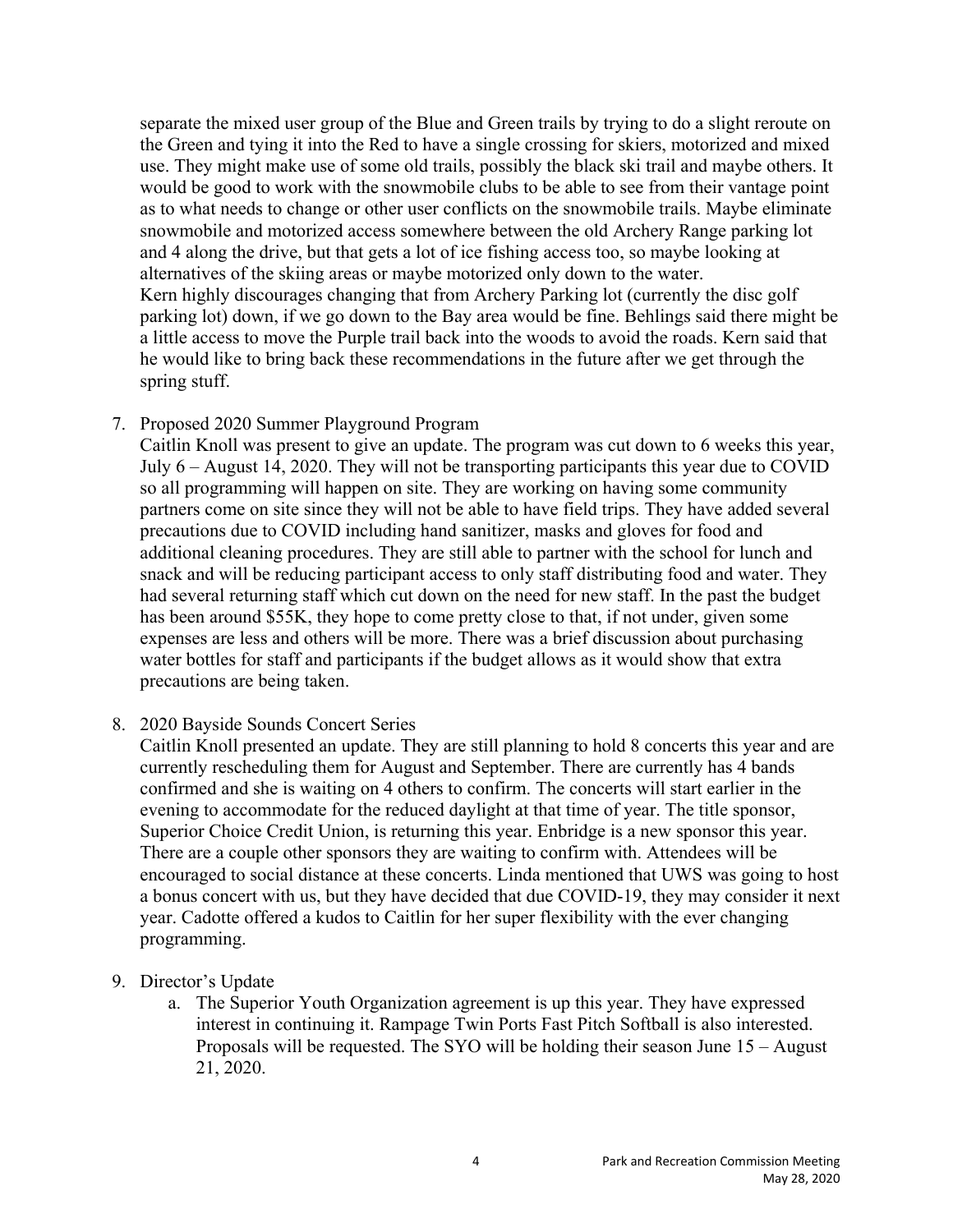- b. Smoke Free parks signage has been picked up and the crew will hang those as time allows. The Tobacco Coalition helped fund these 39 signs. They also did a mockup for some new smoking receptacles and are working on ways to have those built. The Northwestern High School had hoped to help, but due to COVID cannot right now. If we can wait until fall, the school may be interested again.
- c. Arrowhead Pier Behlings there has been some reconstruction to figure out water levels. We had extra boardwalk sections so we reutilized those sections at the attachment point at Arrowhead Pier. We came about 2 feet high and ran single section out there instead of double section. That launch has been really busy this year and it is working well and holding up well to wind. It is also ADA accessible.
- d. Barker's Island Fishing Pier– Behlings talked about some damage that was done to the pier in the October storm. The insurance is willing to pay for a replacement but would like to make changes so this doesn't happen again. They are considering putting in a floating platform so we aren't tied to water levels. The initial thought was this would cost about \$40-50K and the insurance agent agreed to the cost. Behlings has been working getting estimates. There was some discussion about how fisherman would like this type of dock and there are some mixed feelings. There was a question by Rosburg about how this change might affect the causeway work planned for 2024 and since this would be a moveable dock and it not close to the causeway, it should not interfere.
- e. Disc Golf Course The next 9 holes are prepped and ready and the baskets are on the way. Behlings is hoping to get them in in the next 2 weeks. They need to get gravel hauled in for the tee pads before they can be installed. Kern suggested using some of the counters at the disc golf courses as well.
- f. Bird City we were awarded our Bird City for another year. Trying to figure out how to do a Migratory Bird celebration without bringing people together so potentially looking at a fall celebration.
- g. Bike Share Program Zagster has informed us that they will no longer be providing bikes to our community. The City of Superior has not paid for the 2020 sponsorship. We have reached out to all of the sponsors to let them know of this change. The Mayor has been looking into another bike share program.
- h. Rosburg asked for an update on Webster Dream Park. The pour and place crew has been on site but due to rain, had to install a few more drain tiles. The crew discovered the initial pour was not properly installed so they removed all of what was installed and repaired the grating to spec. The zip line and half of the playground are ready for the surfacing hopefully next week.
- i. Update on Kelly Park The initial removal and basic prep work are done so Monday/Tuesday of next week they will finish the grating work so Wednesday/Thursday they can work on framing and concrete. The playground company is looking at about 2 weeks out. They have different protocol and standards for COVID-19 so they are having a harder time to get their crews up here to this area.
- j. Public Works and Parks, Recreation & Forestry Update The City Council voted to move the Parks, Recreation & Forestry Department back under the Public Works Department. Kern said that there was a long discussion about this on council floor and it was not a full unanimous decision. Due to this change, this committee will be seeing some changes as far as the amount of projects coming forth. We might revert